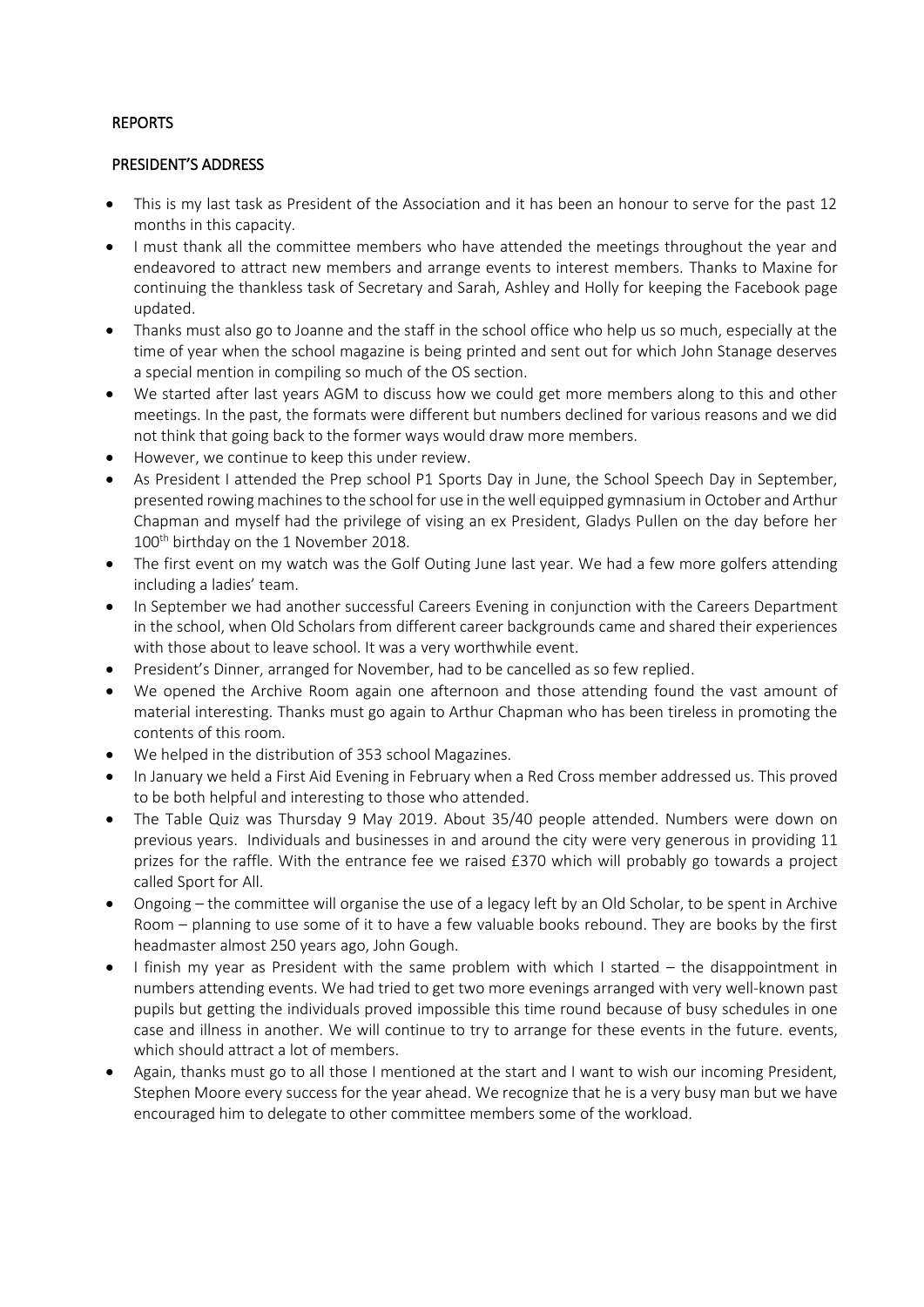# SECRETARY'S REPORT

- Maxine thanked all those who took the time and trouble to attend the AGM. At the risk of repetition, she referred to the perennial problem of drumming up interest and enthusiasm from OS members for the events the committee try to arrange.
- The annual table quiz, which last year had been a great success, had been held earlier in the week and whilst not as financially successful as last year, it was nonetheless a very enjoyable evening and worth repeating. £370 was raised this year.
- Mention was made of the legacy made by our late committee member Kathleen Ferguson. It had been decided that the monies should be spent restoring some of the very valuable books in the Archive Room. Mr Chapman who continues to tend to the Archive had kindly brought along a few examples of such publication for the assembled to peruse. He continues to expertly curate the great wealth of information therein. He will be glad of the help offered by Mary Hewitt who has kindly greed to both help in the Archive Room and join the committee!
- The magazine was available in January of this year. Thanks must go to the committee members who take the time and trouble to help save on postage costs by hand delivering many copies. We are still "tweaking" the distribution list and hope to further reduce wasted copies without disappointing those who still wish to receive one.
- Thanks as ever go to Joanne for her invaluable help "keeping me right" and to Braid and her team for the tea and scones provided today.

# TREASURER'S REPORT

Unfortunately, Brian couldn't be with us. However, the accounts and financial reports were provided to the meeting and are attached herewith.

# PRINICPAL'S REPORT

- Stephen stated how pleased he was to see so many people gathered and welcomed them all back to the school.
- In his new capacity as incoming President of the Association he is, more than ever, keen to continue to foster links between the school and its Old Scholars, especially in the years coming up to the 250<sup>th</sup> anniversary of the founding of the school in 2024.
- The great success of the recent reunions of the classes of '76, '77, '78 and '79 confirmed the positive mark that an education at FSL had left on so many lives.
- He welcomed not only the sense of community that the Association helped to maintain by its contribution to the life of the school, but also the financial contributions made over the years, especially in light of the huge cutbacks in budget that the school faces each year. This year alone three members of staff are being lost and not replaced.
- In spite of this however, the pupils continue to produce admirable GCSE and A level results and thus the school remains firmly at the top of the league tables.
- On the sporting field, trophies continue to be won and the younger teams coming through show much promise.
- Musically, the school Christmas Concert is a wonderful event and the Spring Concert is now in its fourth year.
- The connections with the Quaker community are as strong as ever with many of the young people becoming involved with Quaker Cottage and Quaker Service.
- School life continues to be busy and he hopes that the Old Scholars can feel a part of it all.